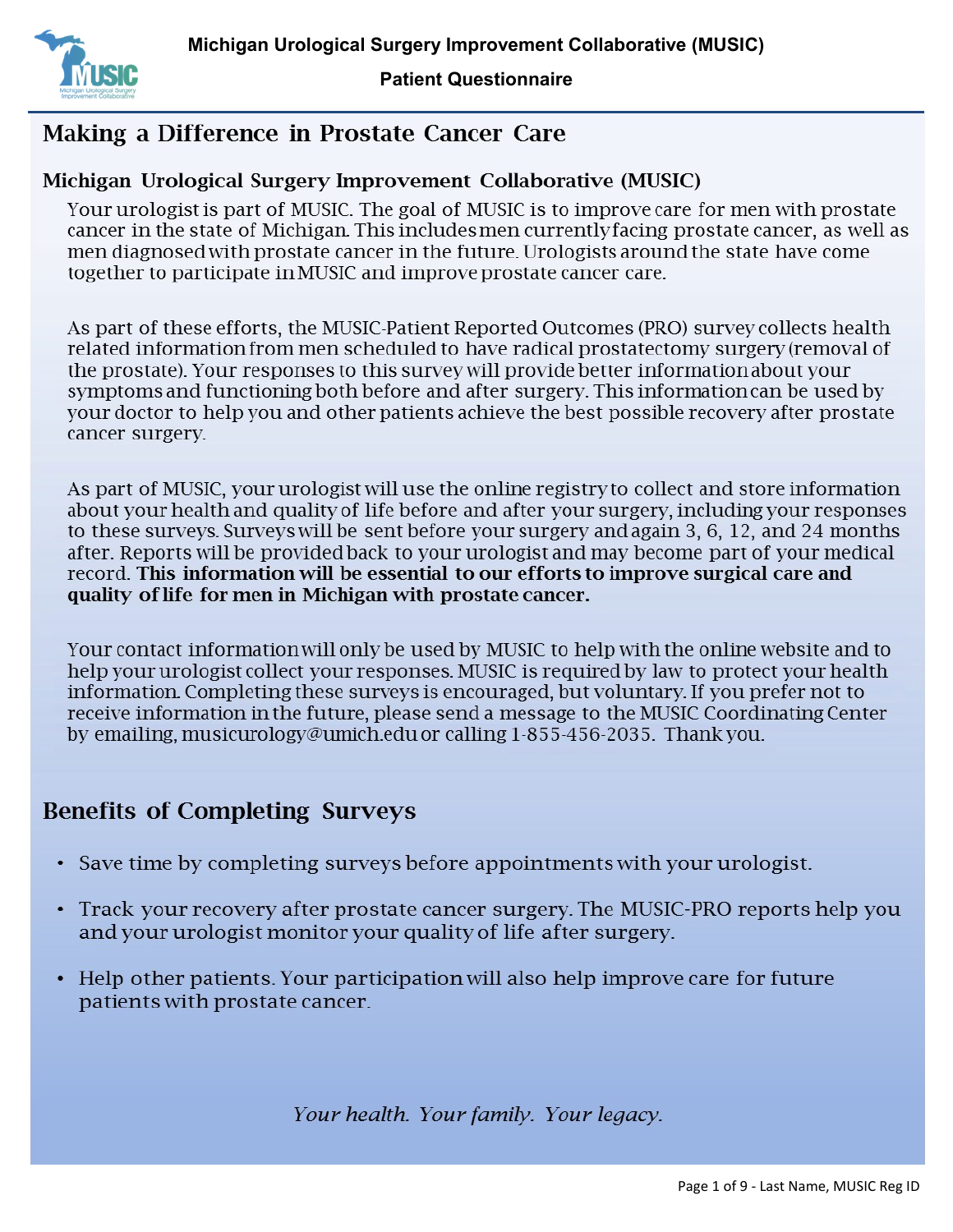

*Please complete the attached survey.* 

*Print your name, sign, and date below. Thank you.* 

Patient Name (print): \_\_\_\_\_\_\_\_\_\_\_\_\_\_\_\_\_\_\_\_\_\_\_\_\_\_\_\_\_\_\_\_\_\_\_\_\_\_\_\_\_\_

Patient Signature: \_\_\_\_\_\_\_\_\_\_\_\_\_\_\_\_\_\_\_\_\_\_\_\_\_\_\_\_\_\_\_\_\_\_\_\_\_\_\_\_\_\_\_\_\_

Date completed (MM/DD/YYYY):  $\Box$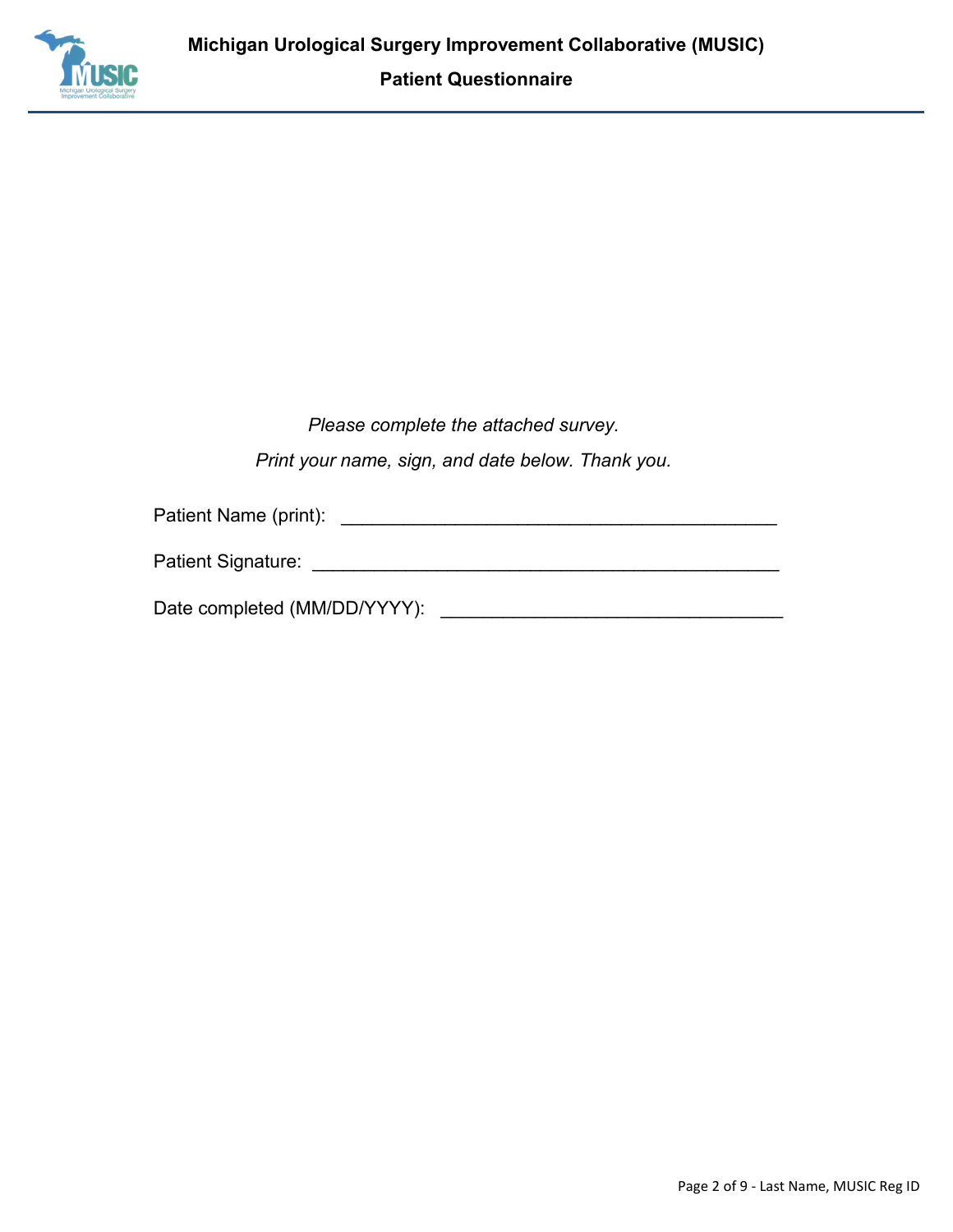

The following questions pertain to your current state of health and relationship status.

1. Using the scale below, circle one number that indicates how you feel about your current state of health.

| <b>Very Poor</b> |  | Average |  |                   |  |  |  | <b>Excellent</b> |  |  |  |
|------------------|--|---------|--|-------------------|--|--|--|------------------|--|--|--|
|                  |  |         |  | 1 2 3 4 5 6 7 8 9 |  |  |  |                  |  |  |  |

2. Please select one response, which best describes you:

Are you:

- Married
- $\Box$  In a committed relationship
- Dating
- Divorced
- Widowed
- □ Single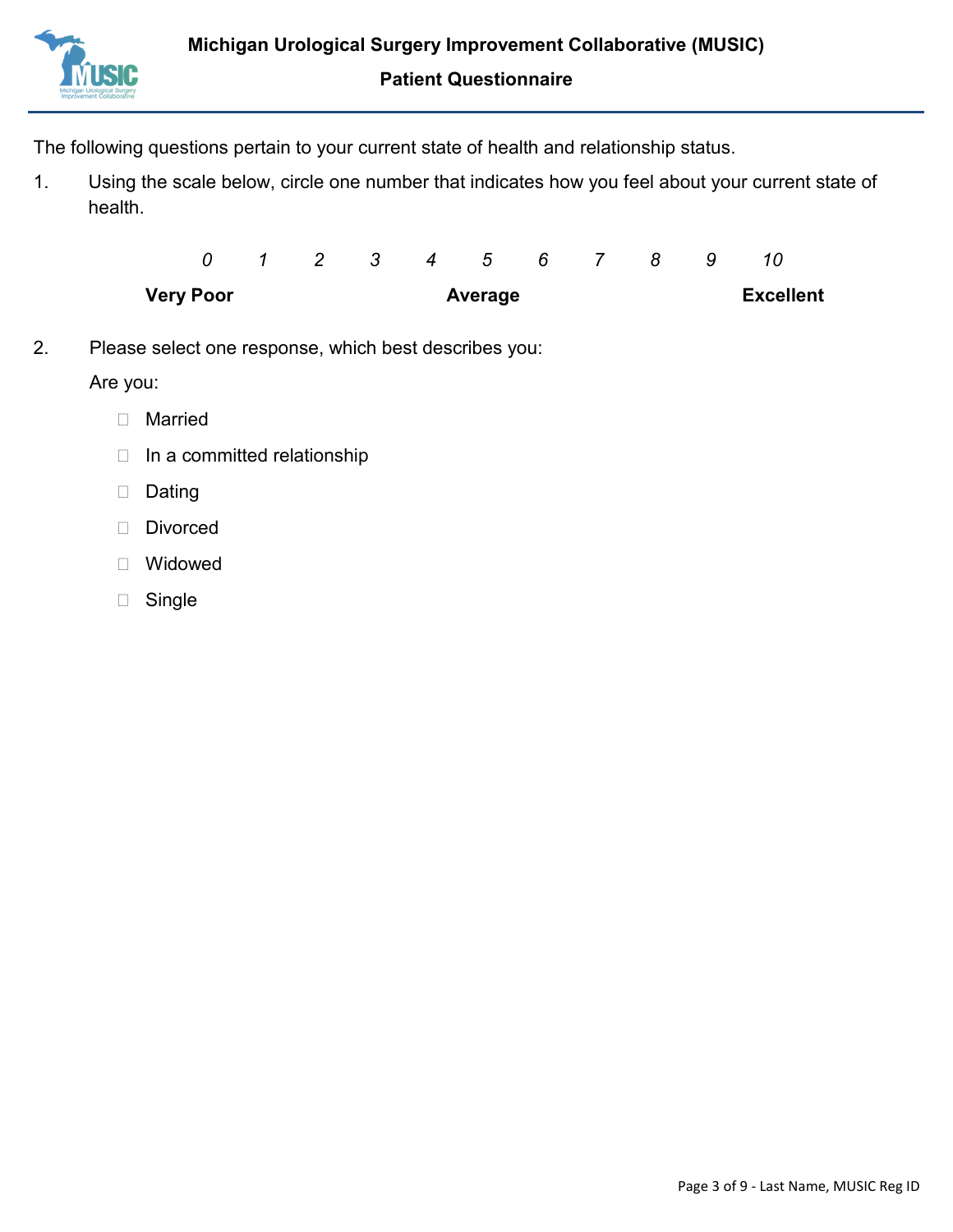

This questionnaire is designed to measure Quality of Life issues in patients with Prostate cancer. To help us get the most accurate measurement, it is important that you answer all questions honestly and completely.

Questions regarding sexual function, activities, and erectile use include all forms of sexual activity in the PAST 4 WEEKS.

Remember, as with all medical records, information contained within this survey will remain strictly confidential.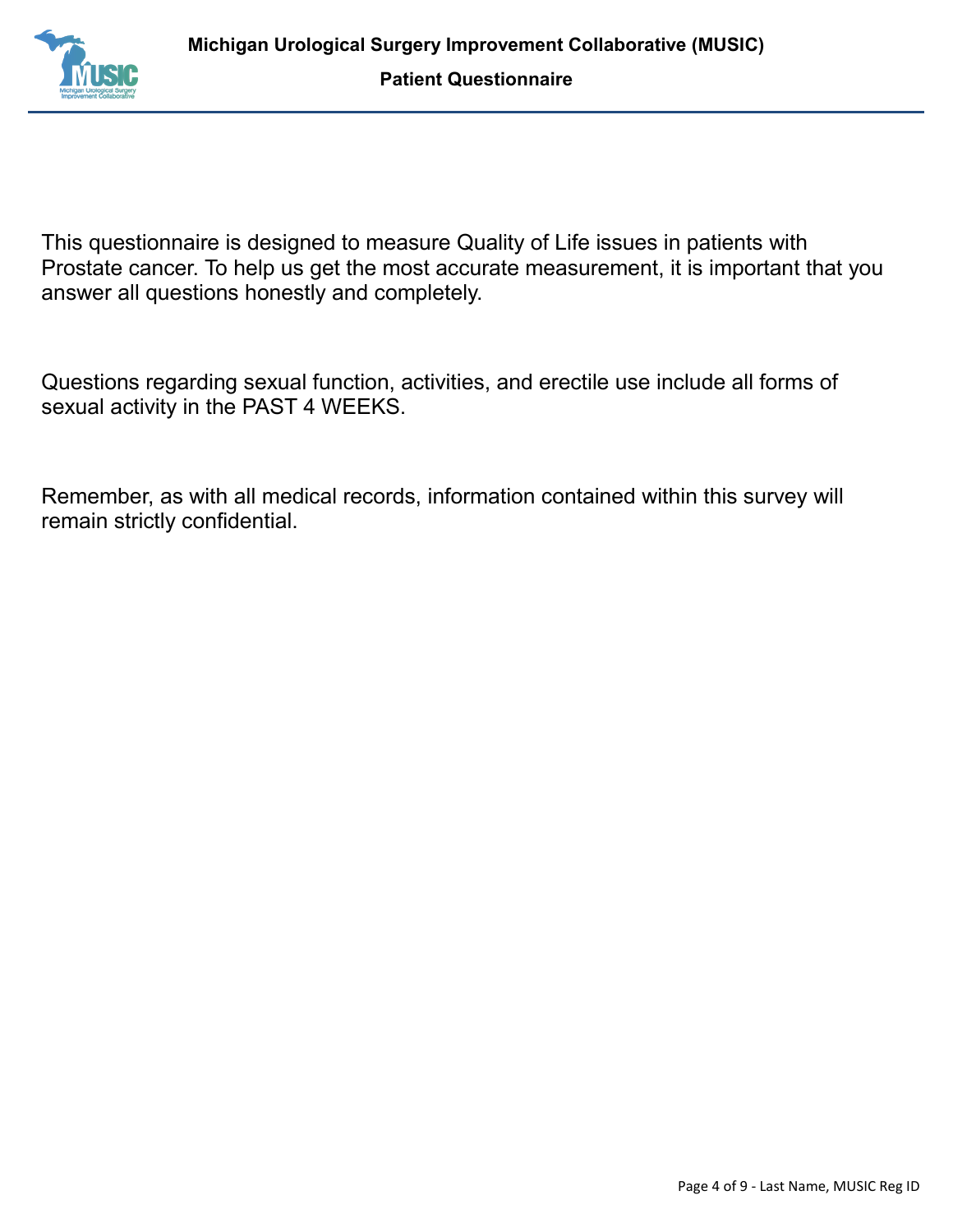

- 1. Over the **past 4 weeks**, how often have you leaked urine?
	- □ More than once a day
	- □ About once a day
	- $\Box$  More than once a week
	- □ About once a week
	- □ Rarely or never
- 2. Which of the following best describes your urinary control **during the last 4 weeks**?
	- □ No urinary control whatsoever
	- □ Frequent dribbling
	- D Occasional dribbling
	- Total control
- 3. How many pads or adult diapers per day did you usually use to control leakage **during the last 4 weeks**?
	- None
	- $\Box$  1 pad per day
	- $\Box$  2 pads per day
	- $\Box$  3 or more pads per day
- 4. How big a problem, if any, has each of the following been for you **during the last 4 weeks**?

|                |                                              | No<br>Problem | <b>Very Small</b><br>Problem | Small<br>Problem | Moderate<br>Problem | <b>Big</b><br>Problem |
|----------------|----------------------------------------------|---------------|------------------------------|------------------|---------------------|-----------------------|
| а.             | Dripping or leaking urine                    | 0             |                              | 2                | 3                   | 4                     |
| b <sub>1</sub> | Pain or burning on<br>urination              | 0             |                              | 2                | 3                   | 4                     |
| $\mathsf{C}$ . | Bleeding with urination                      | 0             |                              | 2                | 3                   | 4                     |
| d.             | Weak urine stream or<br>incomplete emptying  | 0             |                              | 2                | 3                   | 4                     |
| e.             | Need to urinate frequently<br>during the day | 0             |                              | 2                | 3                   | 4                     |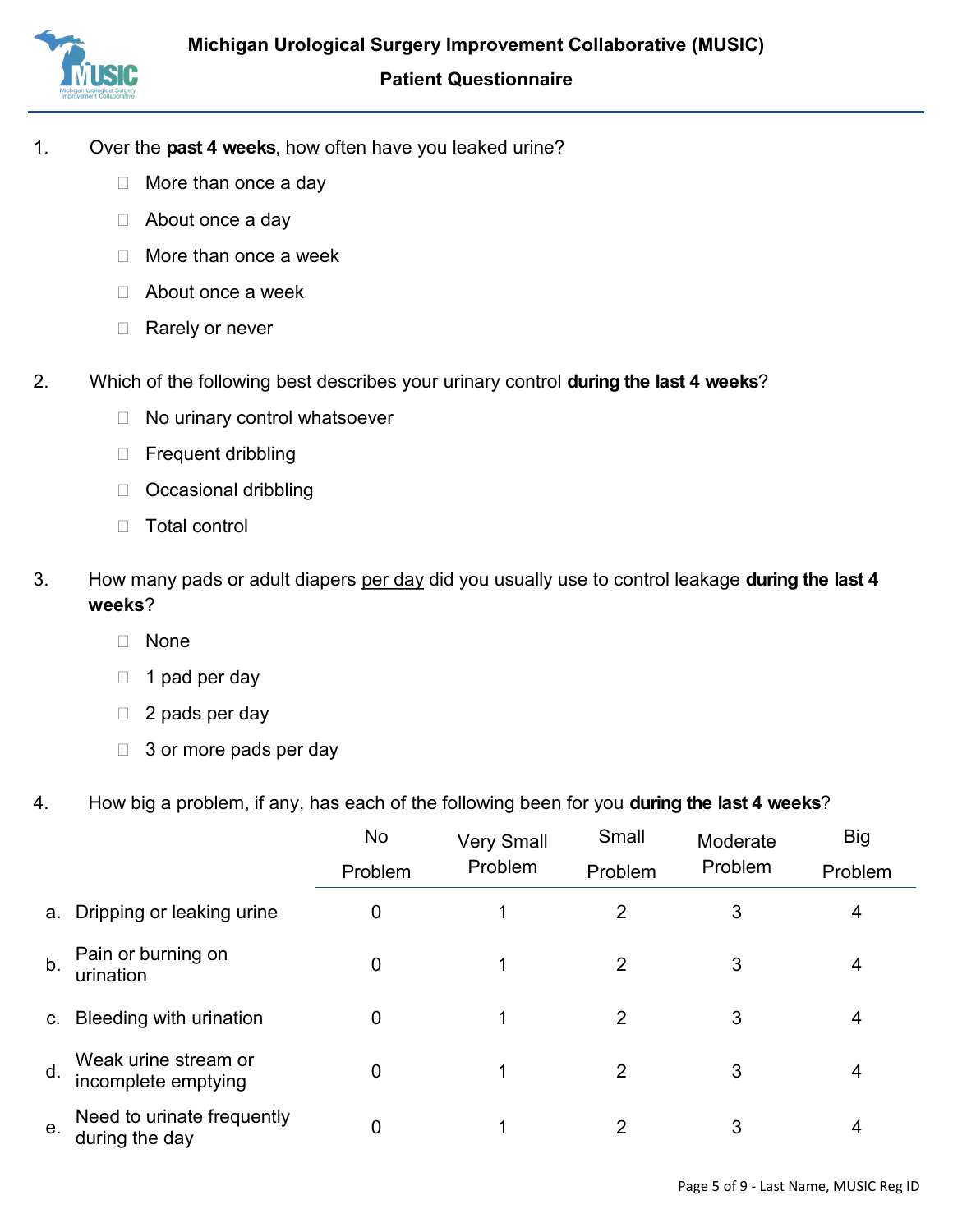

- 5. Overall, how big a problem has your urinary function been for you **during the last 4 weeks**?
	- □ No problem
	- □ Very small problem
	- Small problem
	- Moderate problem
	- **Big problem**
- 6. How would you rate each of the following **during the last 4 weeks**?

|                                           | Very Poor<br>to None | Poor | Fair | Good | Very Good |
|-------------------------------------------|----------------------|------|------|------|-----------|
| a. Your ability to have an erection?      |                      |      |      |      |           |
| b. Your ability to reach orgasm (climax)? |                      |      |      |      | 4         |

- 7. How would you describe the usual QUALITY of our erections **during the last 4 weeks**?
	- None at all
	- $\Box$  Not firm enough for any sexual activity
	- $\Box$  Firm enough for masturbation and foreplay only
	- $\Box$  Firm enough for intercourse
- 8. How would you describe the FREQUENCY of your erections **during the last 4 weeks**?
	- $\Box$  I NEVER had an erection when I wanted one
	- □ I had an erection LESS THAN HALF the time I wanted one
	- $\Box$  I had an erection ABOUT HALF the time I wanted one
	- $\Box$  I had an erection MORE THAN HALF the time I wanted one
	- □ I had an erection WHENEVER I wanted one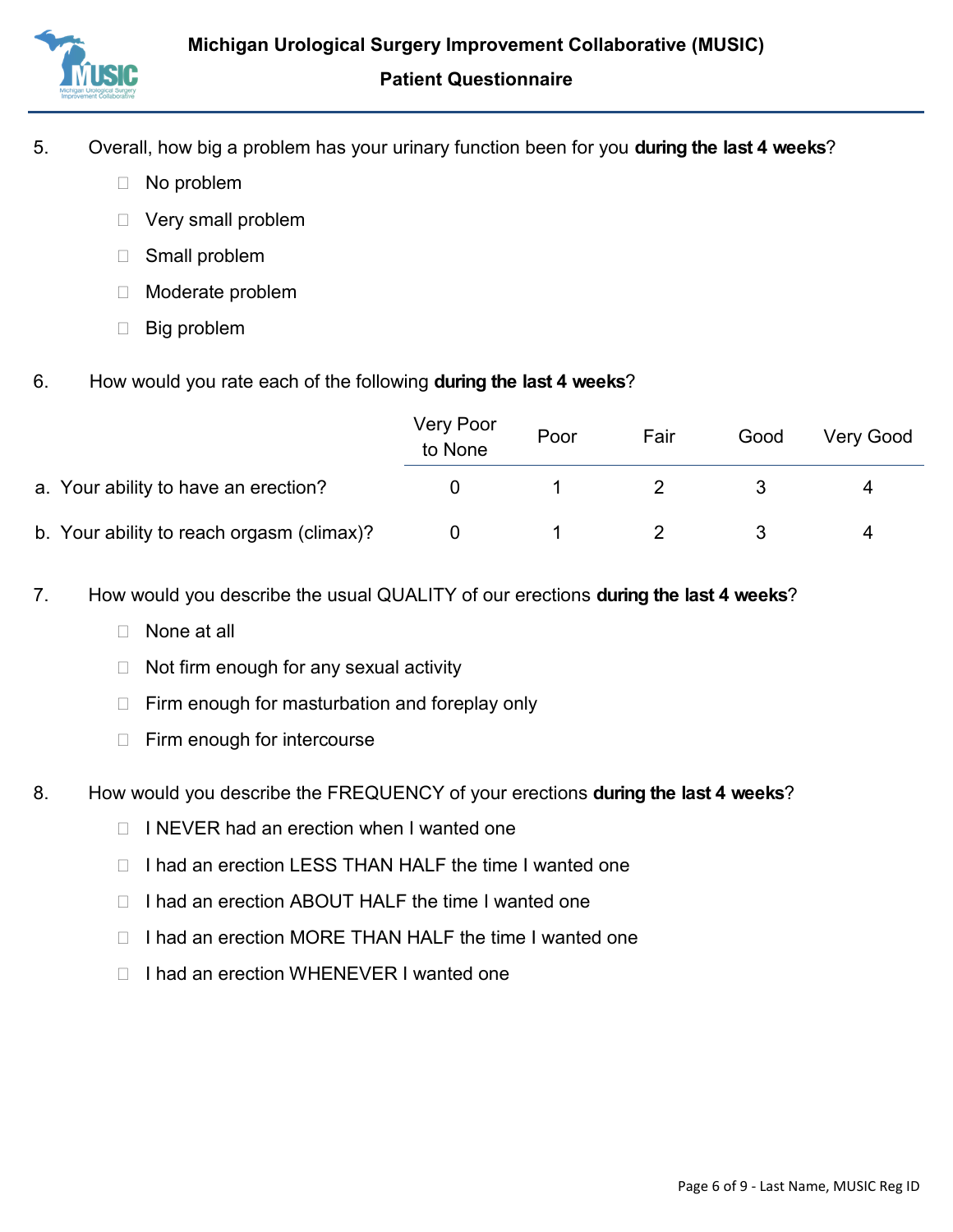

- 9. Overall, how would your rate your ability to function sexually **during the last 4 weeks**?
	- Very poor
	- Poor
	- D Fair
	- Good
	- Very good
- 10. Overall, how big a problem has your sexual function or lack of sexual function been for you **during the last 4 weeks**?
	- No problem
	- Very small problem
	- Small problem
	- Moderate problem
	- Big problem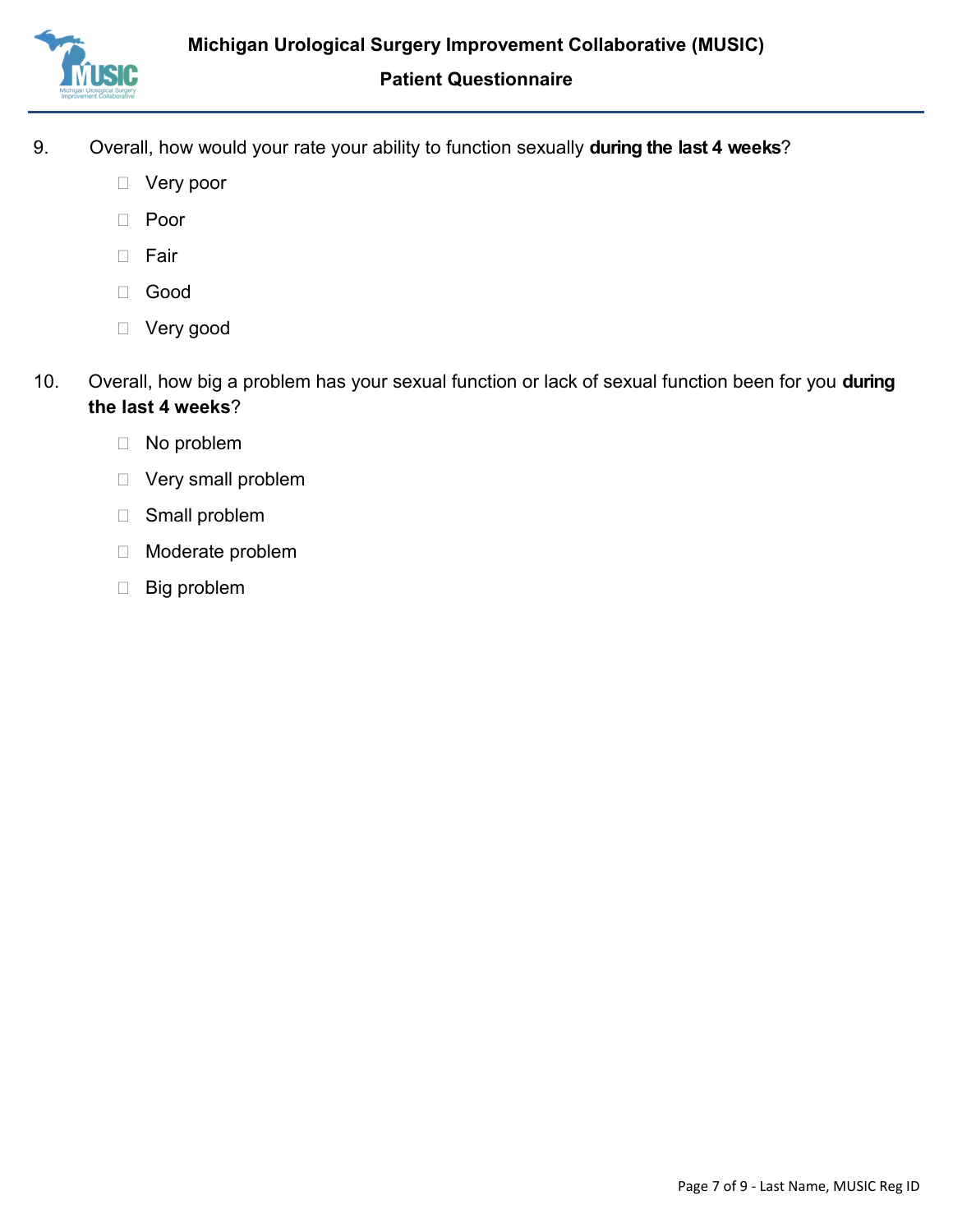

The following questions pertain to your sexual activity and use of erectile aids.

- 1. In the PAST 4 WEEKS, how interested have you been in sexual activity?
	- Not at all
	- $\Box$  A little bit
	- Somewhat
	- □ Quite a bit
	- □ Very much
- 2. In the PAST 4 WEEKS, how many times have you tried to have any sexual activity?
	- $\Box$  0 times (If selected, skip to question 6)
	- $\Box$  1 time
	- $\Box$  2 times
	- □ 3 times
	- $\Box$  4 or more times
- 3. When you have had a sexual activity, how satisfying has it been?
	- □ Not at all
	- $\Box$  A little bit
	- Somewhat
	- Quite a bit
	- □ Very much
- 4. Please select the erectile aids you may have used in the PAST 4 WEEKS for sexual activity. Please choose all that apply.
	- None
	- □ Pills (Viagra, Cialis, Levitra, Stendra, Sildenafil, Staxyn)
	- □ Urethral Suppository (MUSE)
	- D Penile Injection
	- □ Vacuum Erection Device
	- $\Box$  Other (specify):